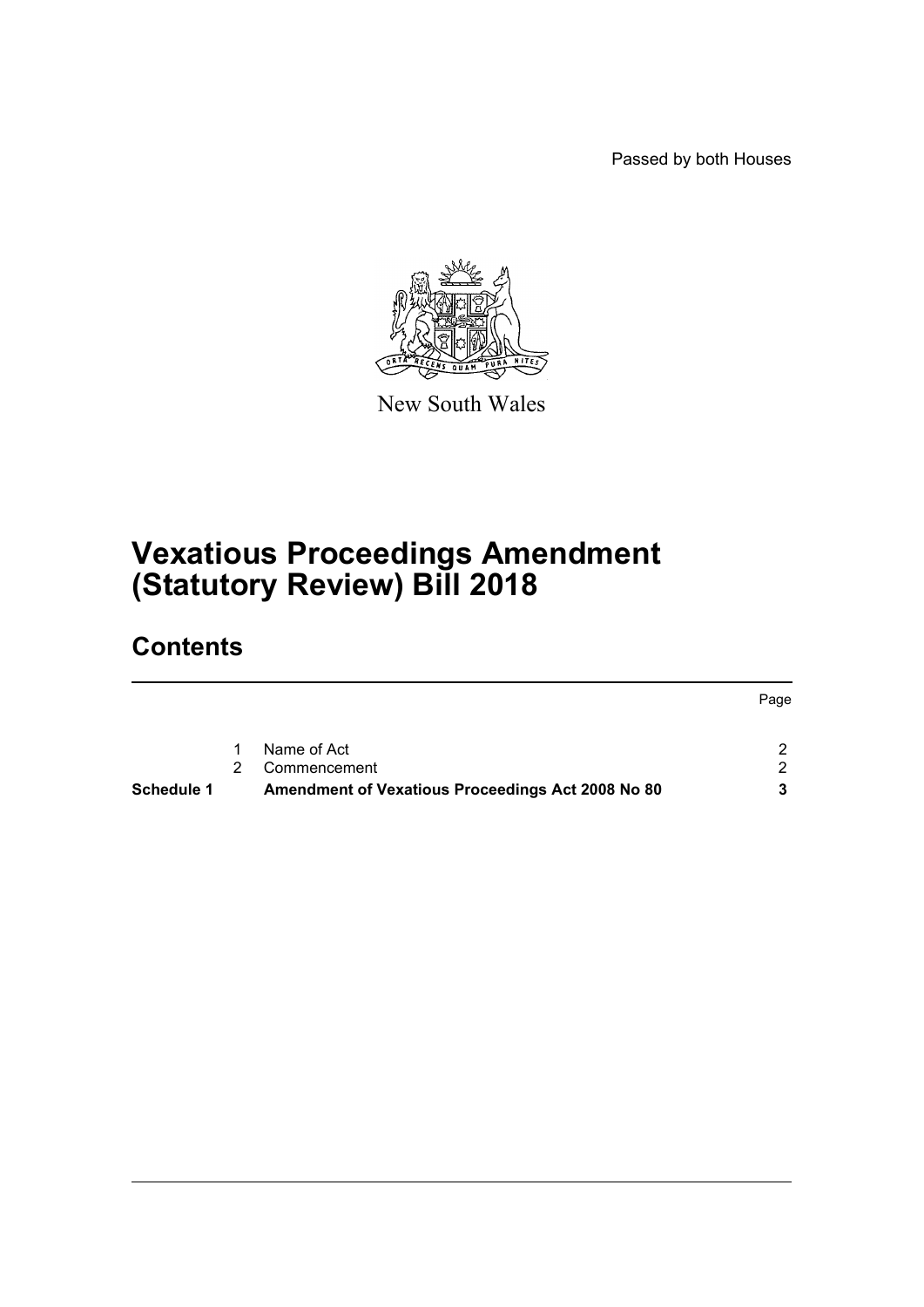*I certify that this public bill, which originated in the Legislative Assembly, has finally passed the Legislative Council and the Legislative Assembly of New South Wales.*

> *Clerk of the Legislative Assembly. Legislative Assembly, Sydney, , 2018*



New South Wales

# **Vexatious Proceedings Amendment (Statutory Review) Bill 2018**

Act No , 2018

An Act to amend the *Vexatious Proceedings Act 2008* to make further provision for the making, variation and setting aside of vexatious proceedings orders and the granting of leave to institute proceedings prohibited by such orders.

*I have examined this bill and find it to correspond in all respects with the bill as finally passed by both Houses.*

*Assistant Speaker of the Legislative Assembly.*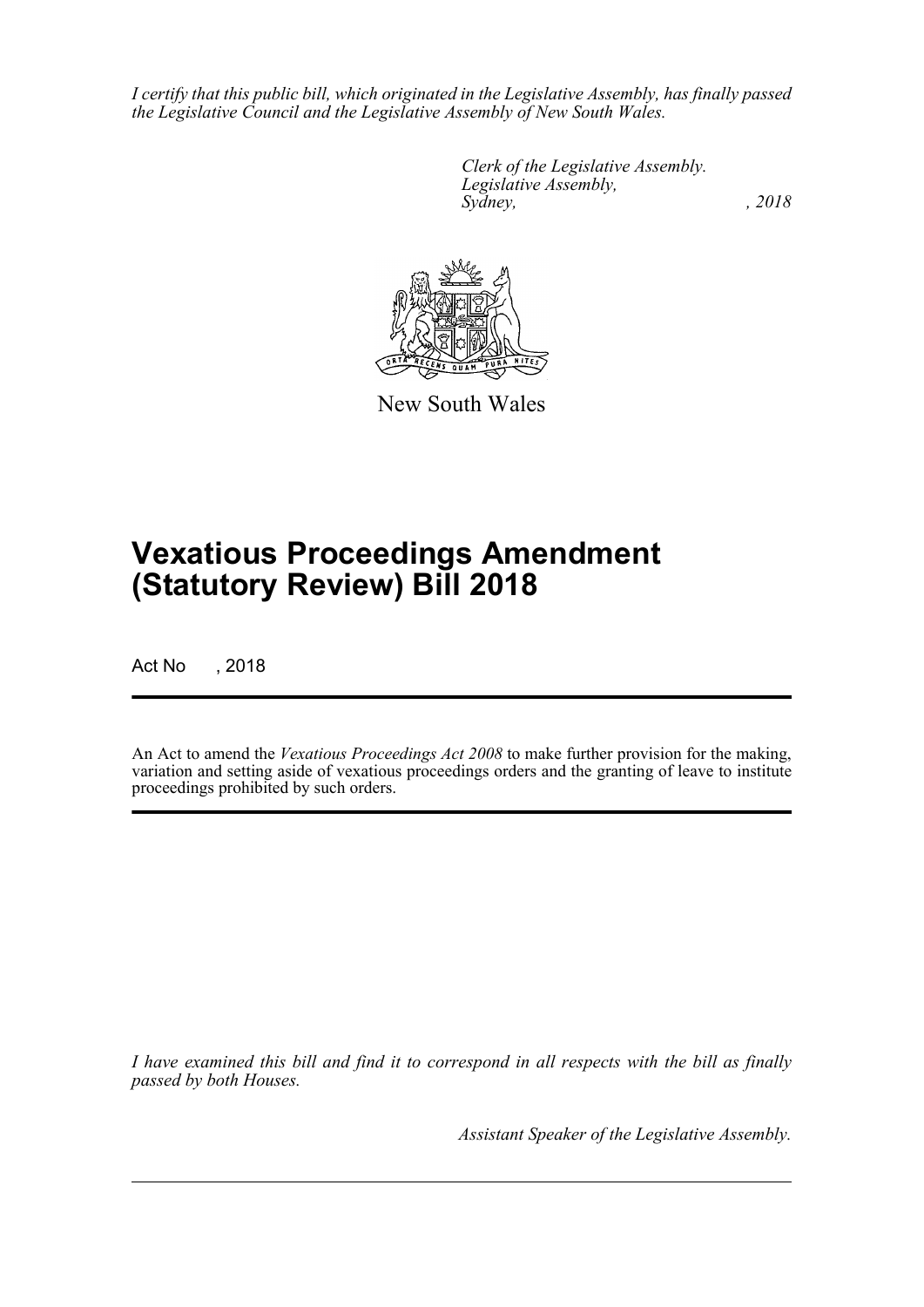## <span id="page-2-0"></span>**The Legislature of New South Wales enacts:**

## **1 Name of Act**

This Act is the *Vexatious Proceedings Amendment (Statutory Review) Act 2018*.

#### <span id="page-2-1"></span>**2 Commencement**

This Act commences on the date of assent to this Act.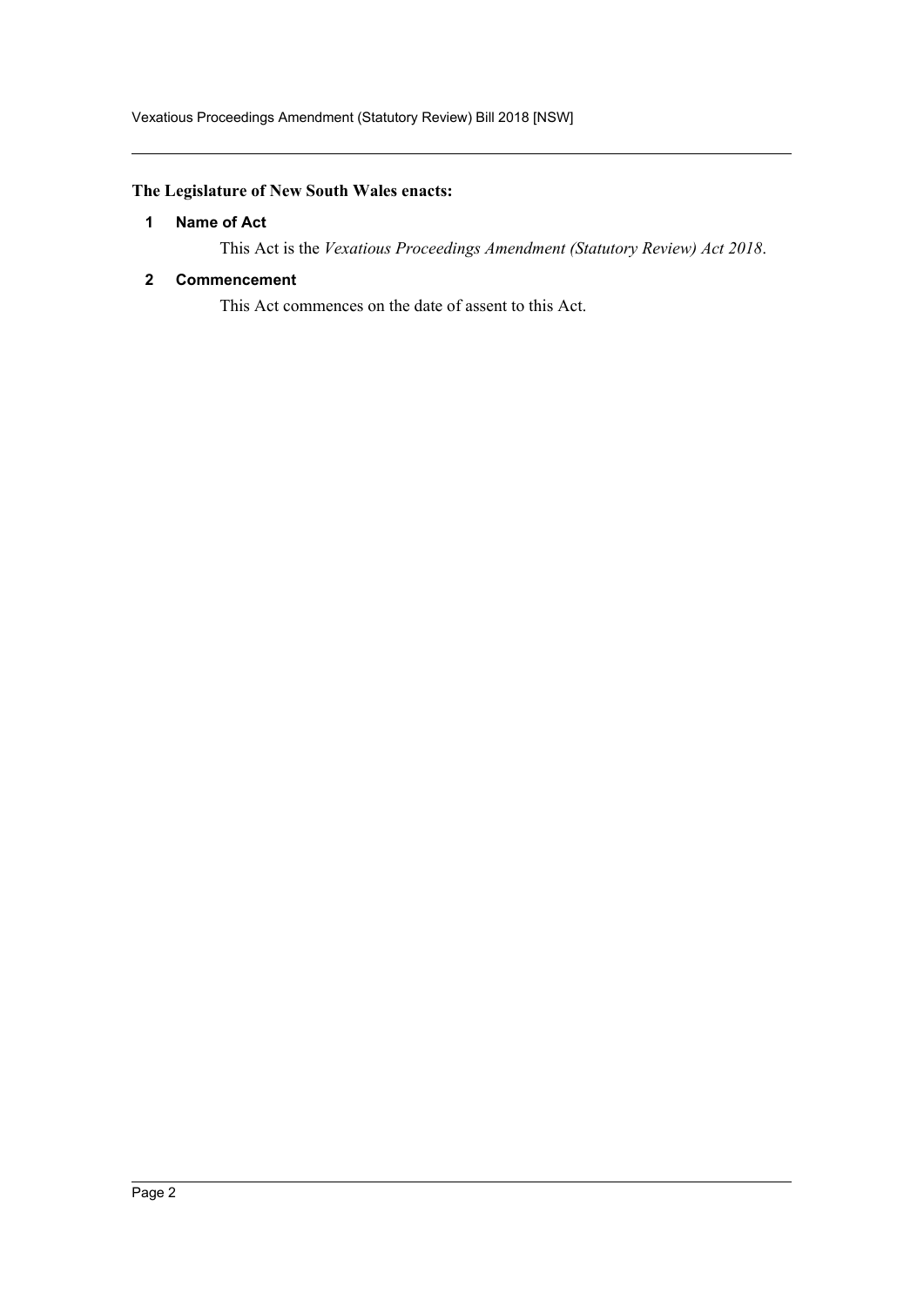# <span id="page-3-0"></span>**Schedule 1 Amendment of Vexatious Proceedings Act 2008 No 80**

## **[1] Section 4**

Omit the section. Insert instead:

#### **4 Meaning of "proceedings"**

In this Act, *proceedings* includes:

- (a) any civil proceedings, criminal proceedings or proceedings before a tribunal, and
- (b) any cause, matter, action, suit, proceedings, trial, complaint or inquiry of any kind within the jurisdiction of any court or tribunal, and
- (c) any proceedings taken in connection with or incidental to proceedings pending before a court or tribunal, and
- (d) any interlocutory proceedings or applications, or procedural applications, taken in connection with or incidental to civil proceedings, criminal proceedings or proceedings before a tribunal, and
- (e) any calling into question of a decision, whether or not a final decision, of a court or tribunal, and whether by appeal, challenge, review or in another way.

#### **[2] Section 6 Meaning of "vexatious proceedings"**

Omit section 6 (d). Insert instead:

(d) proceedings that are conducted to achieve a wrongful purpose, or in a way that harasses, or causes unreasonable annoyance, delay or detriment, regardless of the subjective intention or motive of the person who instituted the proceedings.

## **[3] Section 8 Making of vexatious proceedings order**

Insert at the end of section 8 (2) (b):

, and

(c) evidence of the decision, or a finding of fact, of any Australian court or tribunal hearing such proceedings or making such orders, even if that evidence would otherwise not be admissible by virtue of section 91 of the *Evidence Act 1995*.

## **[4] Section 8 (9) and (10)**

Insert after section 8 (8):

- (9) A vexatious proceedings order does not stay, or prohibit a person from instituting or conducting, any criminal proceedings that are taken by the person in connection with or incidental to criminal proceedings against the person, except as expressly specified in the order.
- (10) A vexatious proceedings order does not stay, or prohibit a person from making, a bail application (within the meaning of the *Bail Act 2013*). **Note.** Section 73 of the *Bail Act 2013* provides that a court may refuse to hear a bail application if satisfied that the application is frivolous or vexatious, is without substance or otherwise has no reasonable prospect of success.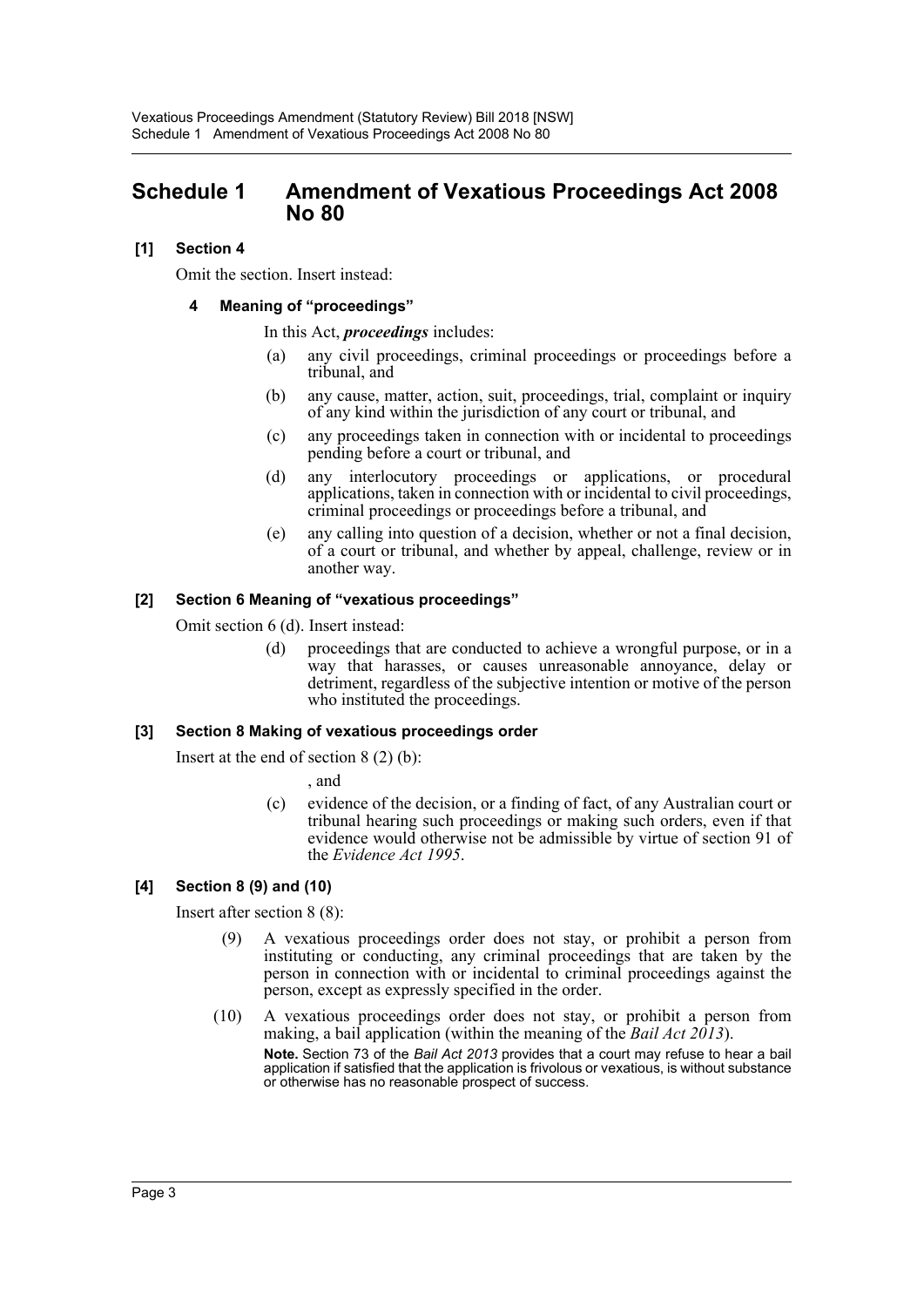#### **[5] Section 9 Order may be varied or set aside**

Insert after section 9 (3):

(4) An authorised court may decline to consider an application to vary or set aside a vexatious proceedings order made by the person subject to the order if the court is not satisfied that the application is materially different from an earlier application to vary or set aside the same order that was not successful.

#### **[6] Section 14 Application for leave to institute proceedings**

Insert after section 14 (4):

(4A) An authorised court may decline to consider an application made under this section if the court is not satisfied that the application is materially different from an earlier application under this section that was dismissed under section 15 (1) (b) or (c).

## **[7] Section 15 Dismissing application for leave**

Omit section 15 (2). Insert instead:

- (2) The application may be dismissed:
	- (a) even if an oral hearing is not held, or
	- (b) even if the applicant does not appear at any hearing of the application.

#### **[8] Section 16 Granting application for leave**

Insert after section 16 (4):

- (4A) A grant of leave to institute proceedings made under this section includes leave to make interlocutory applications, and other procedural applications, in connection with or incidental to those proceedings, unless the grant of leave specifies otherwise.
- (4B) However, a grant of leave to institute proceedings does not include leave to make the following applications (unless the grant of leave specifically extends to such applications):
	- (a) an application to join a new party to the proceedings,
	- (b) an application to introduce into the pleadings for the proceedings a substantially new cause of action based on facts different from those already pleaded,
	- (c) an application to remove the proceedings from one court or tribunal to another.

## **[9] Schedule 1 Savings, transitional and other provisions**

Omit clause 1 (1). Insert instead:

(1) The regulations may contain provisions of a savings or transitional nature consequent on the enactment of this Act or any Act that amends this Act.